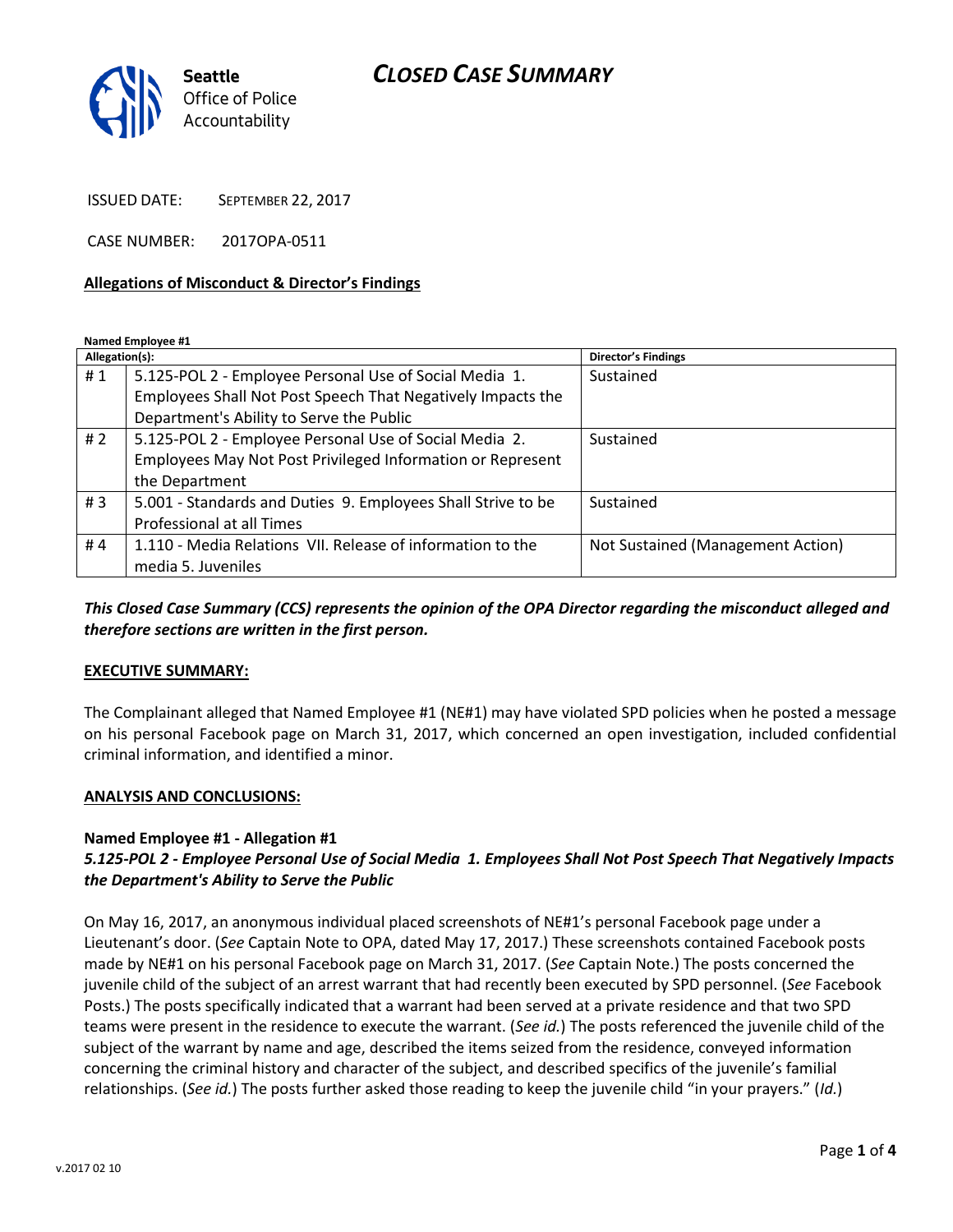

# *CLOSE CASE SUMMARY*

OPA CASE NUMBER: 2017OPA-0511

The Captain referred these posts to OPA. (*See* Captain Note.) In a note to OPA, dated May 17, 2017, the Captain indicated that these posts referenced a case that the Major Crimes Task Force was working and had served warrants on. (*See id.*) The Captain further stated that the investigation was "open" and the information at issue was "confidential criminal information." (*Id.*) The Captain indicated that the posting "identified a minor." (*Id.*)

OPA interviewed NE#1 concerning these posts on June 30, 2017. NE#1 indicated that, at that time, he had approximately 1,000 Facebook friends with access to his posts. (NE#1 OPA Interview, at p. 2.) Included among these individuals were other law enforcement officers (both from Seattle and from other jurisdictions), civilians, and at least two members of the media (both reporters). (*Id.* at pp. 2-3.) NE#1 admitted that he only knew of the juvenile and only had access to information concerning the juvenile and his background based on NE#1's employment with SPD. (*Id.* at pp. 3-4.) NE#1 further agreed that the information associated with the warrant and the case were confidential. (*See id.* at pp. 3-8.) NE#1 made the Facebook posts on the night that the warrant was executed (on March 31). (*Id.* at p. 5.) NE#1 asserted that the he believed the investigation was "closed with the service of the search warrant," but stated that he did not book the subject and file the case until the next day. (*Id.*)

NE#1 recognized that the information he disclosed was confidential and should not have been disclosed. (*See id.* at pp. 3-8.) NE#1 stated, however, that he made the postings in an effort to have people pray for the juvenile. (*Id.* at p. 5.) Moreover, while this is not substantiated by evidence in OPA's investigation file, NE#1 stated that he believed that his conduct was permissible based on the fact that the Deputy Chief commented on the post and indicated that she was also praying for the juvenile. (*Id.* at pp. 9-10.)

As a starting point, I do not believe that NE#1 was necessarily acting in bad faith here. I credit his assertion that he was troubled by the challenges that this juvenile faced and that he was sincerely seeking prayers for this individual. Moreover, I commend NE#1 for recognizing, even if after the fact, that his conduct was inappropriate. However, that does not excuse this conduct, which caused a violation of policy and the undermining of public trust.

Manual Policy 5.125-POL-2(1), which concerns SPD employees' personal use of social media, provides that "[e]mployees may express themselves as private citizens on social media sites as long as employees do not…[o]therwise violate any law or SPD policy." As explained more fully below, in these posts NE#1 divulged confidential information that he was prohibited from disclosing both under law (predominantly the juvenile information) and SPD policy. Accordingly, the substance of these posts violated SPD policy.

As such, I recommend that this allegation be Sustained.

Recommended Finding: **Sustained**

## **Named Employee #1 - Allegation #2** *5.125-POL 2 - Employee Personal Use of Social Media 2. Employees May Not Post Privileged Information or Represent the Department*

Manual Policy 5.125-POL-2(2) provides that "[e]mployees shall not post or otherwise disseminate any confidential information they have access to as a result of their employment with the Department." OPA's investigation yielded the conclusions that the information posted by NE#1 was confidential (based both on the content of the information and Captain Clark's assertion) and was available to NE#1 solely due to his employment by SPD. NE#1 acknowledged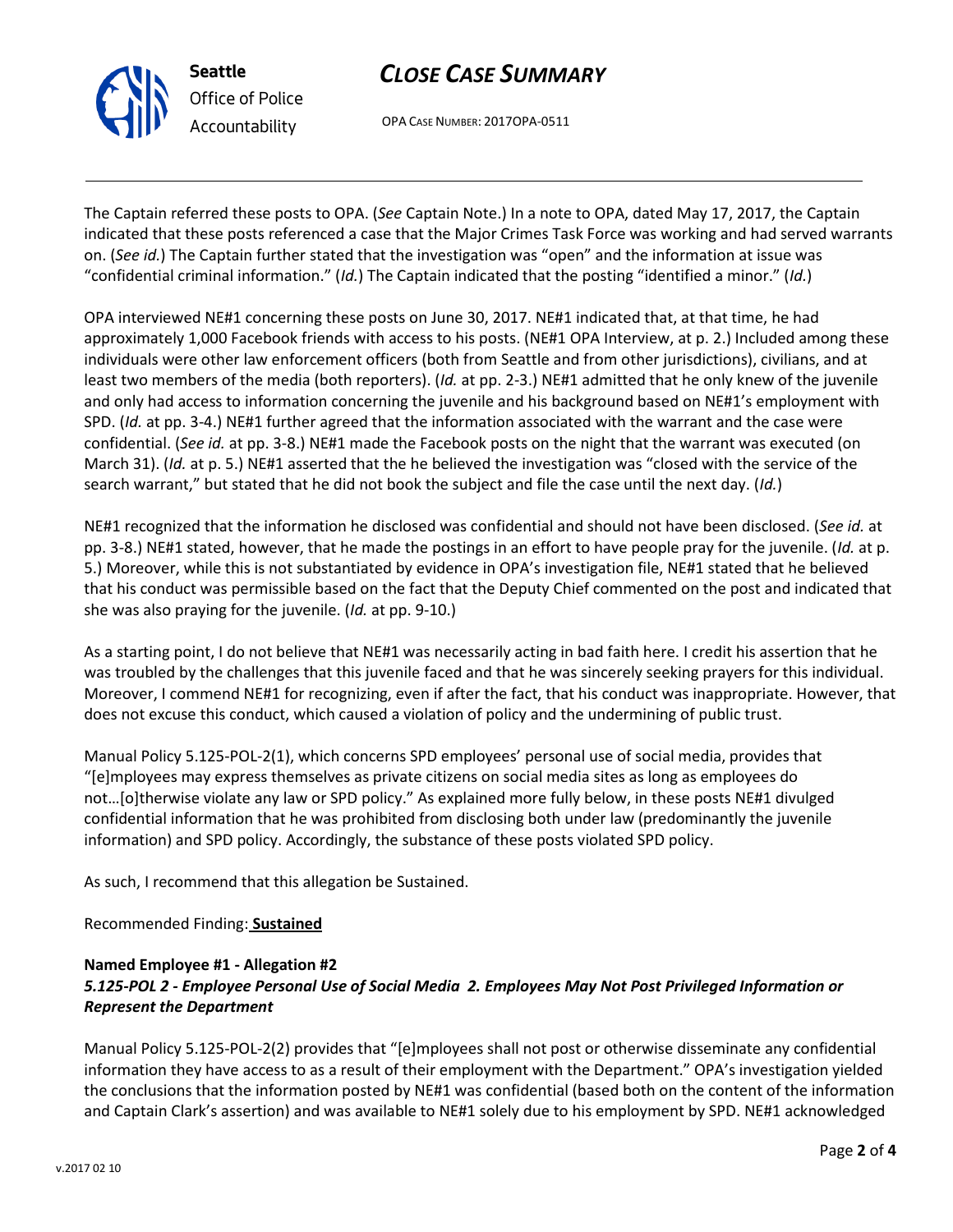

## *CLOSE CASE SUMMARY*

OPA CASE NUMBER: 2017OPA-0511

this at his OPA interview. (*See* NE#1 OPA Interview, at pp. 3-8.) Accordingly, the disclosure of this information violated SPD policy.

As such, I recommend that this allegation be Sustained.

Recommended Finding: **Sustained**

## **Named Employee #1 - Allegation #3** *5.001 - Standards and Duties 9. Employees Shall Strive to be Professional at all Times*

Manual Policy 5.001(9) states that "employees may not engage in behavior that undermines public trust in the Department, the officer, or other officers." This includes making statements that undermine "the effectiveness of the Department…" (5.001(9).)

By disclosing confidential information that NE#1 had access to solely based on his employment as an SPD employee, NE#1 engaged in behavior that undermined the public trust. The public should be secure in the knowledge that such sensitive information will not be disclosed unless legally required and, in such cases, will be disclosed through official channels and in accordance with law. This is particularly the case where the information concerns a juvenile. Here, however, NE#1 unilaterally decided what information should be released and how and when to release it. This was in violation of SPD policy.

Moreover, the release of this information could have further undermined the effectiveness of the Department by potentially negatively impacting the ongoing criminal case. The information was released prior to the subject being booked and prior to the case being filed. As such, some of the details of the case were made public prior to it being referred to the prosecutor. This could have resulted in harm including, but not limited to: a danger to the subject's family; an impact on investigations concerning possible co-conspirators; impeachment evidence against NE#1 and other officers involved in the execution of the warrant; and/or the tainting of a jury pool. Again, these are the potential harms that the policy is purposed to protect against.

As such, I recommend that this allegation be Sustained.

### Recommended Finding: **Sustained**

### **Named Employee #1 - Allegation #4** *1.110 - Media Relations VII. Release of information to the media 5. Juveniles*

At his OPA interview, NE#1 noted that two reporters were Facebook friends and had access to the posts in question. (NE#1 OPA Interview, at pp. 2-3.) OPA was unable to determine whether these individuals did, in fact, review these posts.

Manual Policy 1.110(VII) concerns the release of information to the media. This policy specifically prohibits the release of much of the information contained in the Facebook posts, including, but not limited to, information concerning the juvenile, his parents and his legal guardian (*see* 1.110(VII)(4)), statements about a suspect's criminal record, character and guilt or innocence. (*See* 1.110(VII)(5).)